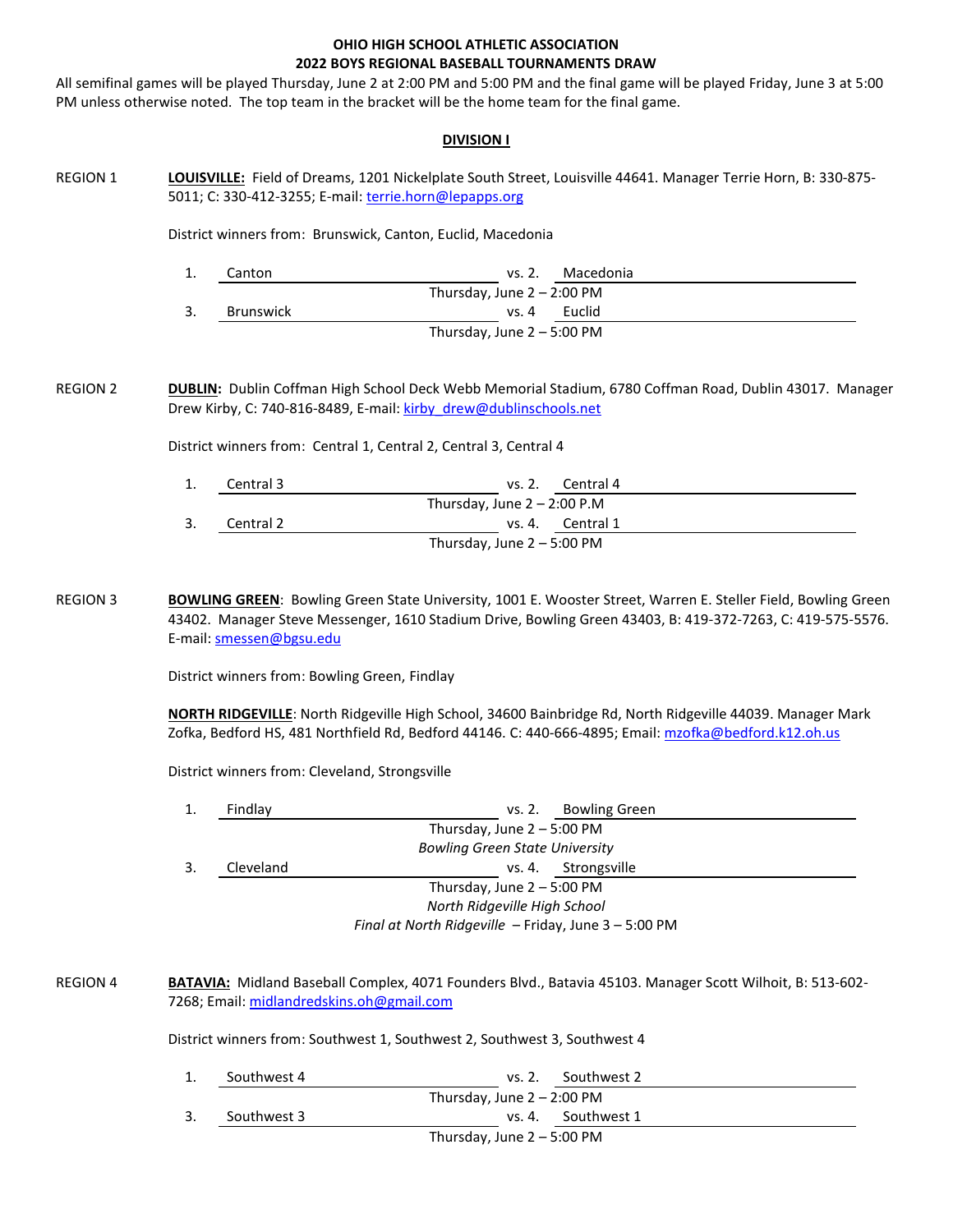### **DIVISION II**

# REGION 5 CANTON: Thurman Munson Memorial Stadium, 2501 Allen Ave SE, Canton, 44707. Manager Ed Rehfus, C: 330-705-5014, E-mail[: rehfus\\_e@ccsdistrict.org.](mailto:rehfus_e@ccsdistrict.org) District winners from: Louisville, Richfield, Struthers, Twinsburg 1. Richfield vs. 2. Struthers Thursday, June  $2 - 2:00$  PM 3. Louisville vs. 4. Twinsburg Thursday, June 2 – 5:00 PM REGION 6 **BOWLING GREEN CARTER PARK:** Carter Park, 401 Campbell Rd., Bowling Green 43402. Manager Tim Dunn, Dunn Funeral Home, 408 W Wooster St., Bowling Green, 43402. B: 419-352-4335, C: 419-409-1942, Email: [tdunnbb@yahoo.com](mailto:tdunnbb@yahoo.com) District winners from: Archbold, Bluffton, Fremont, North Ridgeville 1. Archbold vs. 2. Bluffton Thursday, June  $2 - 2:00$  PM 3. North Ridgeville vs. 4. Fremont Thursday, June 2 – 5:00 PM REGION 7 **ASHVILLE:** Teays Valley High School, 3887 State Route 752, Ashville, 43103. Manager Joel Baker, B: 740-983-5020, C: 513-600-6717, Email: [jbaker@tvsd.us](mailto:jbaker@tvsd.us) District winners from: Athens, Central 1 **GNADENHUTTEN:** Indian Valley High School, 253 S Walnut Street, Gnadenhutten, 44629. Manager, Nick Swaldo, B: 740-254-9511, C: 330-827-0349, Email: [nicholas.swaldo@ivschools.org](mailto:nicholas.swaldo@ivschools.org) District winners from: East 1, East 2 1. East 2 vs. 2. East 1 Thursday, June 2 – 5:00 PM *Indian Valley High School* 3. Athens vs. 4. Central 1 Thursday, June 2 – 5:00 PM *Teays Valley High School Final at Teays Valley – Friday, June 3 – 5:00 PM* REGION 8 **MASON:** Mason High School, 6100 S. Mason-Montgomery Rd., Mason, 45040. Manager Scott Stemple, H: 937-725-0280; B: 513-398-2513; E-mail: [stemples@masonohioschools.com](mailto:stemples@masonohioschools.com) District winners from: Central 2, Southwest 1, Southwest 2, Southwest 3 1. Southwest 1 vs. 2. Southwest 2 Thursday, June  $2 - 2:00$  PM 3. Central 2 vs. 4. Southwest 3 Thursday, June 2 – 5:00 PM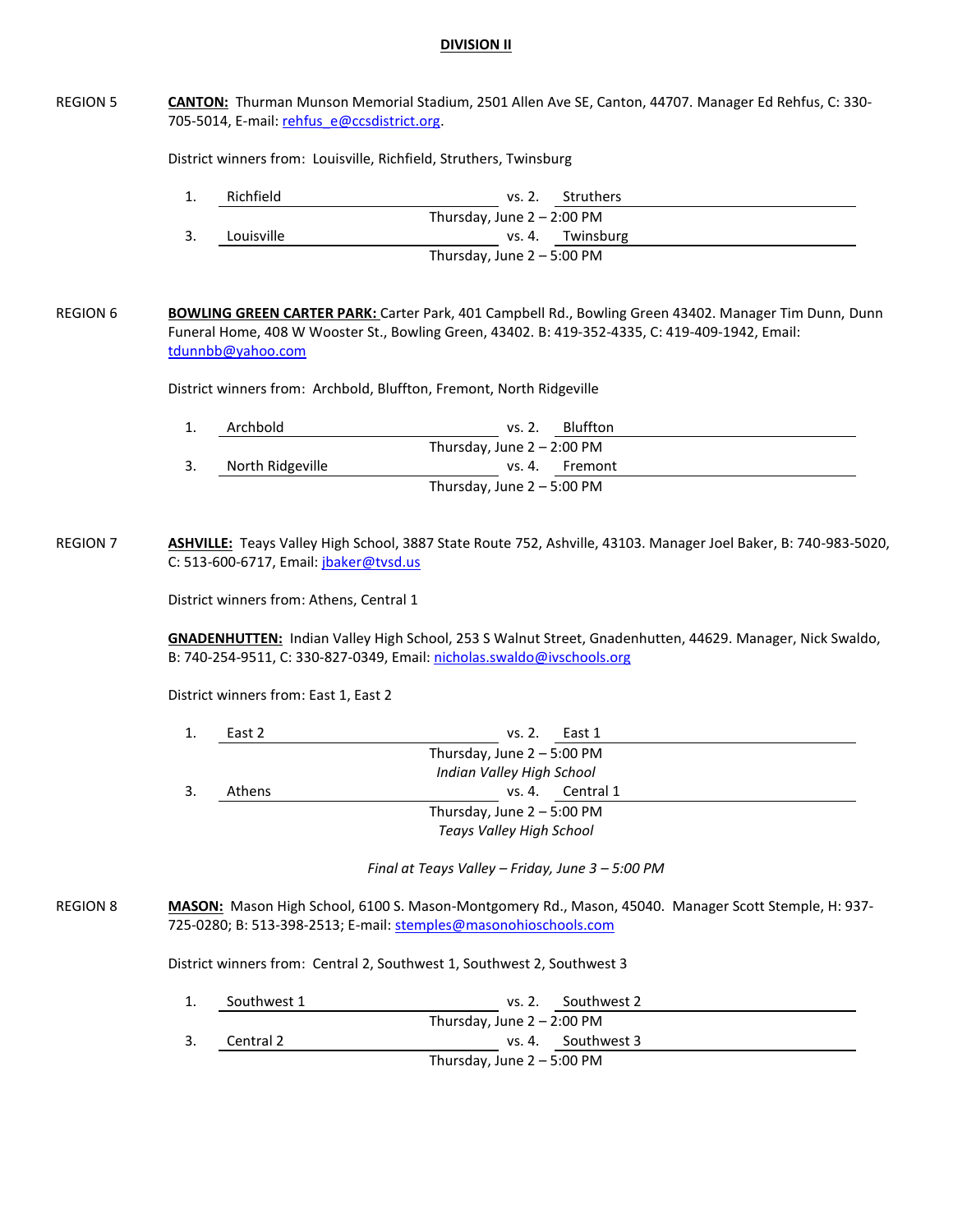## **DIVISION III**

| <b>REGION 9</b>  | MASSILLON: Washington High School Carl "Ducky" Schroeder Field, 1 Paul E. Brown Drive S.E., Massillon 44646.<br>Manager Brian Pachis, B 330-830-3901, ext. 51117, C: 330-280-6434,<br>E-mail: bpachis@massillonschools.org |               |                                                                           |                                                                                                                                                                                                                       |  |
|------------------|----------------------------------------------------------------------------------------------------------------------------------------------------------------------------------------------------------------------------|---------------|---------------------------------------------------------------------------|-----------------------------------------------------------------------------------------------------------------------------------------------------------------------------------------------------------------------|--|
|                  | District winners from: Copley, Creston, Niles, Struthers                                                                                                                                                                   |               |                                                                           |                                                                                                                                                                                                                       |  |
|                  | 1.                                                                                                                                                                                                                         | Copley        | vs. 2.                                                                    | <b>Niles</b>                                                                                                                                                                                                          |  |
|                  |                                                                                                                                                                                                                            |               | Thursday, June $2 - 2:00$ PM                                              |                                                                                                                                                                                                                       |  |
|                  | 3.                                                                                                                                                                                                                         | Creston       |                                                                           | vs. 4. Struthers                                                                                                                                                                                                      |  |
|                  |                                                                                                                                                                                                                            |               | Thursday, June $2 - 5:00$ PM                                              |                                                                                                                                                                                                                       |  |
| <b>REGION 10</b> |                                                                                                                                                                                                                            |               |                                                                           | ELIDA: Ed Sandy Field, Elida Middle School, 4500 Sunnydale, Elida 45807. Manager Dave Evans, Elida High School,<br>101 E. North Street, Elida 45807. B: 419-331-2580, C: 419-203-8453, E-mail: devans@elida.k12.oh.us |  |
|                  |                                                                                                                                                                                                                            |               | District winners from: Central 1, Defiance, Elida, Norwalk                |                                                                                                                                                                                                                       |  |
|                  | 1.                                                                                                                                                                                                                         | Elida         | vs. 2.                                                                    | Defiance                                                                                                                                                                                                              |  |
|                  |                                                                                                                                                                                                                            |               | Thursday, June $2 - 2:00$ PM                                              |                                                                                                                                                                                                                       |  |
|                  | 3.                                                                                                                                                                                                                         | Norwalk       | vs. 4.                                                                    | Central 1                                                                                                                                                                                                             |  |
|                  |                                                                                                                                                                                                                            |               | Thursday, June $2 - 5:00$ PM                                              |                                                                                                                                                                                                                       |  |
|                  | MOUNT VERNON: Mount Vernon High School, 300 Martinsburg Rd, Mount Vernon, 43050. Manager, Justin<br>Sanford, B: 740-393-5900, C: 614-580-0900, E-mail: jsanford@mvcsd.us<br>District winners from: Central 2, East         |               |                                                                           |                                                                                                                                                                                                                       |  |
|                  | 1.                                                                                                                                                                                                                         | Chillicothe 2 | vs. 2.                                                                    | Chillicothe 1                                                                                                                                                                                                         |  |
|                  |                                                                                                                                                                                                                            |               | Thursday, June $2 - 12:00$ PM                                             |                                                                                                                                                                                                                       |  |
|                  |                                                                                                                                                                                                                            |               | <b>Chillicothe Paints Stadium</b>                                         |                                                                                                                                                                                                                       |  |
|                  | 3.                                                                                                                                                                                                                         | Central 2     | vs. 4. East                                                               |                                                                                                                                                                                                                       |  |
|                  |                                                                                                                                                                                                                            |               | Thursday, June $2 - 5:00$ PM                                              |                                                                                                                                                                                                                       |  |
|                  |                                                                                                                                                                                                                            |               | Mount Vernon High School                                                  |                                                                                                                                                                                                                       |  |
|                  |                                                                                                                                                                                                                            |               | Final at Beavers Field, Lancaster, OH   Friday, June 3 - 3:00 PM          |                                                                                                                                                                                                                       |  |
| <b>REGION 12</b> |                                                                                                                                                                                                                            |               | Bethel. B: 937-775-3708, C:937-623-3331; E-mail: chris.bethel@wright.edu  | FAIRBORN: Nischwitz Stadium, Wright State University, 3640 Colonel Glenn Hwy, Fairborn, 45324. Manager, Chris                                                                                                         |  |
|                  |                                                                                                                                                                                                                            |               | District winners from: Southwest 1, Southwest 2, Southwest 3, Southwest 4 |                                                                                                                                                                                                                       |  |
|                  | 1.                                                                                                                                                                                                                         | Southwest 4   | vs. 2.                                                                    | Southwest 2                                                                                                                                                                                                           |  |
|                  |                                                                                                                                                                                                                            |               | Thursday, June $2 - 2:00$ PM                                              |                                                                                                                                                                                                                       |  |
|                  | 3.                                                                                                                                                                                                                         | Southwest 1   | vs. 4.                                                                    | Southwest 3                                                                                                                                                                                                           |  |
|                  |                                                                                                                                                                                                                            |               |                                                                           |                                                                                                                                                                                                                       |  |

Thursday, June 2 – 5:00 PM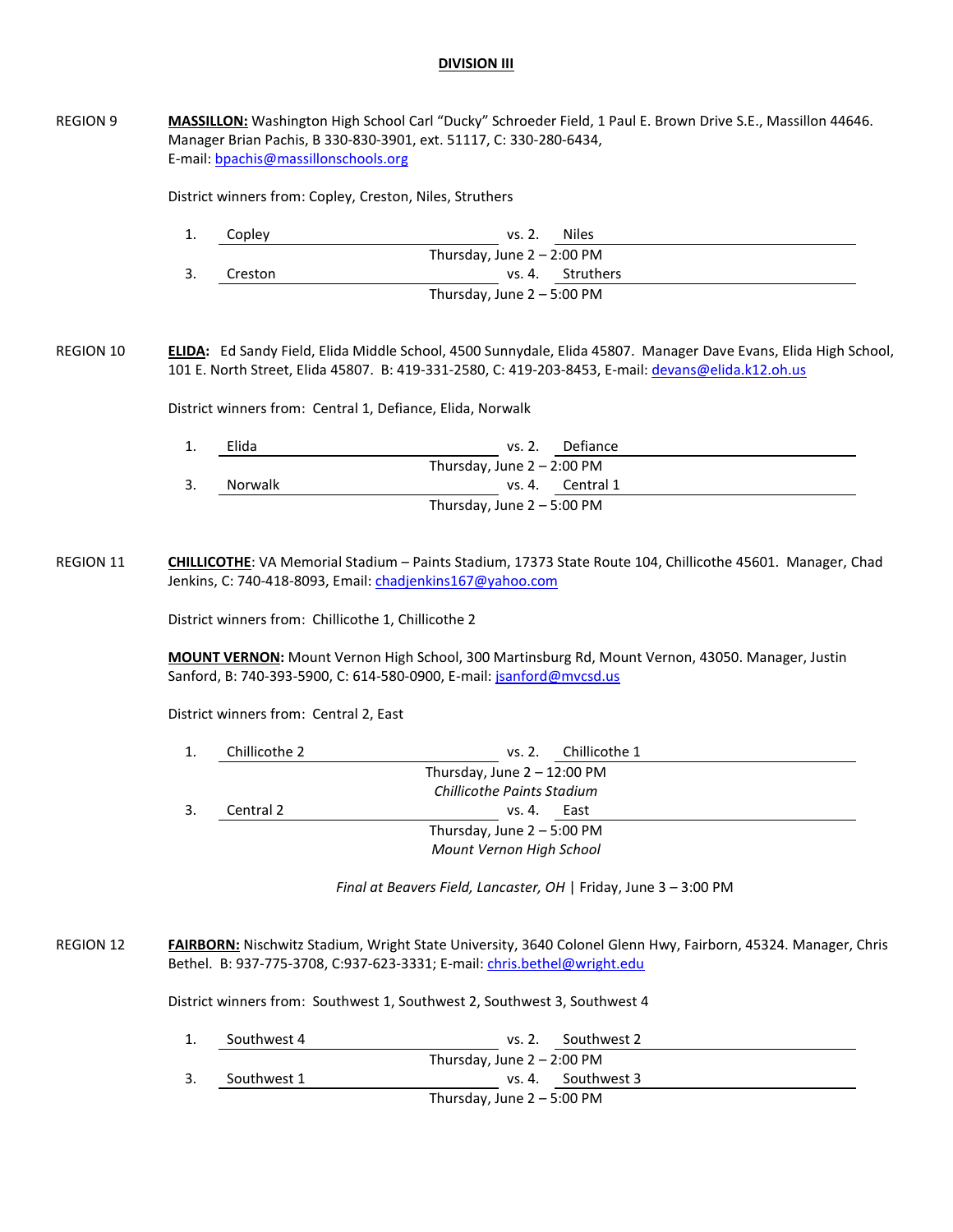## **DIVISION IV**

| <b>REGION 13</b> | GATES MILLS: Gilmour Academy, 2045 SOM Center Rd, Gates Mills, 44040. Manager, Sean O'Toole, B: 440-473-<br>8074, C: 216-548-1313, Email: otooles@gilmour.org                                                             |                                                 |                                                                         |                                                                                                                       |  |
|------------------|---------------------------------------------------------------------------------------------------------------------------------------------------------------------------------------------------------------------------|-------------------------------------------------|-------------------------------------------------------------------------|-----------------------------------------------------------------------------------------------------------------------|--|
|                  | District winners from: Clyde, Fairport Harbor, Medina, Struthers                                                                                                                                                          |                                                 |                                                                         |                                                                                                                       |  |
|                  | 1.                                                                                                                                                                                                                        | Clyde                                           | vs. 2.                                                                  | <b>Fairport Harbor</b>                                                                                                |  |
|                  |                                                                                                                                                                                                                           |                                                 | Thursday, June $2 - 2:00$ PM                                            |                                                                                                                       |  |
|                  | 3.                                                                                                                                                                                                                        | Medina                                          | vs. 4.                                                                  | Struthers                                                                                                             |  |
|                  |                                                                                                                                                                                                                           |                                                 | Thursday, June $2 - 5:00$ PM                                            |                                                                                                                       |  |
|                  |                                                                                                                                                                                                                           |                                                 | $Final - Friday$ , June $3 - 2:00$ PM                                   |                                                                                                                       |  |
| <b>REGION 14</b> |                                                                                                                                                                                                                           | B: 419-274-4839, E-mail: bgeorge@phpatriots.org |                                                                         | HAMLER: Garrold Parratt Field, Patrick Henry High School, 6-900 St. Rt. 18, Hamler 43524. Manager, Ben George,        |  |
|                  |                                                                                                                                                                                                                           |                                                 | District winners from: Bryan, Coldwater, Galion, Hamler                 |                                                                                                                       |  |
|                  | 1.                                                                                                                                                                                                                        | Galion                                          | vs. 2.                                                                  | Bryan                                                                                                                 |  |
|                  |                                                                                                                                                                                                                           |                                                 | Thursday, June $2 - 2:00$ PM                                            |                                                                                                                       |  |
|                  | 3.                                                                                                                                                                                                                        | Coldwater                                       | vs. 4.                                                                  | Hamler                                                                                                                |  |
|                  |                                                                                                                                                                                                                           |                                                 | Thursday, June 2 - 5:00 PM                                              |                                                                                                                       |  |
|                  | Lancaster High School, 1312 Granville Pike Lancaster 43130. B: 740-681-7553; C: 740-503-0838;<br>H: 740-503-0838, E-mail: p_bosser@lcsschools.net<br>District winners from: Central 1, Chillicothe 1, Chillicothe 2, East |                                                 |                                                                         |                                                                                                                       |  |
|                  | 1.                                                                                                                                                                                                                        | East                                            | vs. 2.                                                                  | Chillicothe 1                                                                                                         |  |
|                  |                                                                                                                                                                                                                           |                                                 | Thursday, June $2 - 2:00$ PM                                            |                                                                                                                       |  |
|                  | 3.                                                                                                                                                                                                                        | Central 1                                       | vs. 4.                                                                  | Chillicothe 2                                                                                                         |  |
|                  |                                                                                                                                                                                                                           |                                                 | Thursday, June 2 - 5:00 PM                                              |                                                                                                                       |  |
|                  |                                                                                                                                                                                                                           |                                                 | Final - Friday, June 3 - 6:00 PM                                        |                                                                                                                       |  |
| <b>REGION 16</b> |                                                                                                                                                                                                                           | 419-566-1255, E-mail: joroberts@vikingmail.org  |                                                                         | <b>CINCINNATI:</b> Princeton High School, 100 Viking Way, Cincinnati 45246. Manager, Joe Roberts, B: 513-864-1580, C: |  |
|                  |                                                                                                                                                                                                                           |                                                 | District winners from: Central 2, Southwest 1, Southwest 2, Southwest 3 |                                                                                                                       |  |
|                  | 1.                                                                                                                                                                                                                        | Southwest 1                                     | vs. 2.<br>Thursday, June $2 - 2:00$ PM                                  | Southwest 2                                                                                                           |  |
|                  | 3.                                                                                                                                                                                                                        | Southwest 3                                     | vs. 4.                                                                  | Central 2                                                                                                             |  |
|                  |                                                                                                                                                                                                                           |                                                 | Thursday, June $2 - 5:00$ PM                                            |                                                                                                                       |  |
|                  |                                                                                                                                                                                                                           |                                                 |                                                                         |                                                                                                                       |  |